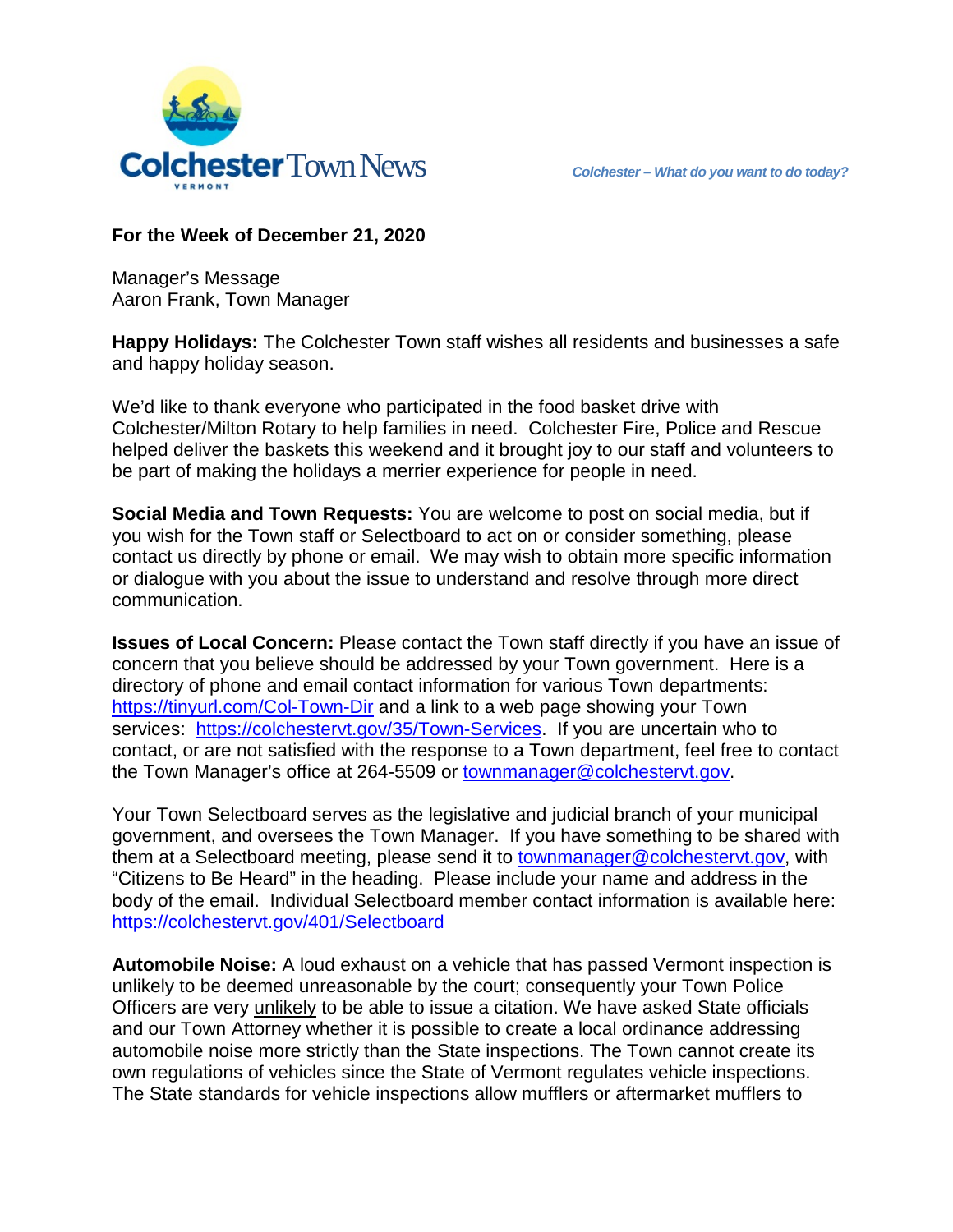

pass. A reasonable way to regulate noise in automobiles is to create a measurable standard and test that becomes part of annual State required inspections.

**Colchester Historical Society Event: The Buffalo Soldiers in Vermont, 1909-1913:**  February 18, 2021, 12:00 p.m.

Register now and mark your 2021 calendar for this free presentation about Colchester's famous Buffalo Soldiers. This event is hosted by the Vermont Historical Society and recommended by the Colchester Historical Society.

The arrival of the Tenth Cavalry sent Burlington into demographic shock. Almost overnight the small city acquired a substantial black community, a situation that clearly dismayed many residents. In July 1909, the Tenth United States Cavalry Regiment, one of four regular army black regiments collectively known as the Buffalo Soldiers, arrived in Colchester to begin a four-year tour of duty at Fort Ethan Allen. Many people feared the presence of sizable numbers of African American soldiers in their community and a bitter debate ensued over whether the City of Burlington should adopt Jim Crow facilities. For the next four years, the Tenth Cavalry would encounter similar reactions as it traveled throughout the northeast and as far south as Winchester, Virginia. Wherever they went, the black soldiers faced fear and suspicion and had to demonstrate good behavior to win the acceptance of the white population. [https://vermonthistory.org/journal/73/07\\_Work.pdf](https://vermonthistory.org/journal/73/07_Work.pdf)

The presenter is David Work, Ph.D. in American history. He currently teaches at Tacoma Community College in Tacoma, Washington. <https://form.jotform.com/203236565233148>

**\_\_\_\_\_\_\_\_\_\_\_\_\_\_\_\_\_\_\_\_\_\_\_\_\_\_\_\_\_\_\_\_\_\_\_\_\_\_\_\_\_\_\_\_\_\_\_**

## **COVID UPDATE**

**COVID-19 vaccines - Mayo Clinic:** [https://www.mayoclinic.org/diseases](https://www.mayoclinic.org/diseases-conditions/coronavirus/in-depth/coronavirus-vaccine/art-20484859)[conditions/coronavirus/in-depth/coronavirus-vaccine/art-20484859](https://www.mayoclinic.org/diseases-conditions/coronavirus/in-depth/coronavirus-vaccine/art-20484859)

**Safety and Efficacy of the BNT162b2 mRNA Covid-19 Vaccine | New England Journal of Medicine:** <https://www.nejm.org/doi/full/10.1056/NEJMoa2034577>

**US Food and Drug Administration Fact Sheet on Pfizer-BioNTech COVID vaccine:** <https://www.fda.gov/media/144414/download>

**Questions about the COVID-19 vaccine?** The COVID-19 vaccine is now here in Vermont, and hospitals have begun vaccinations.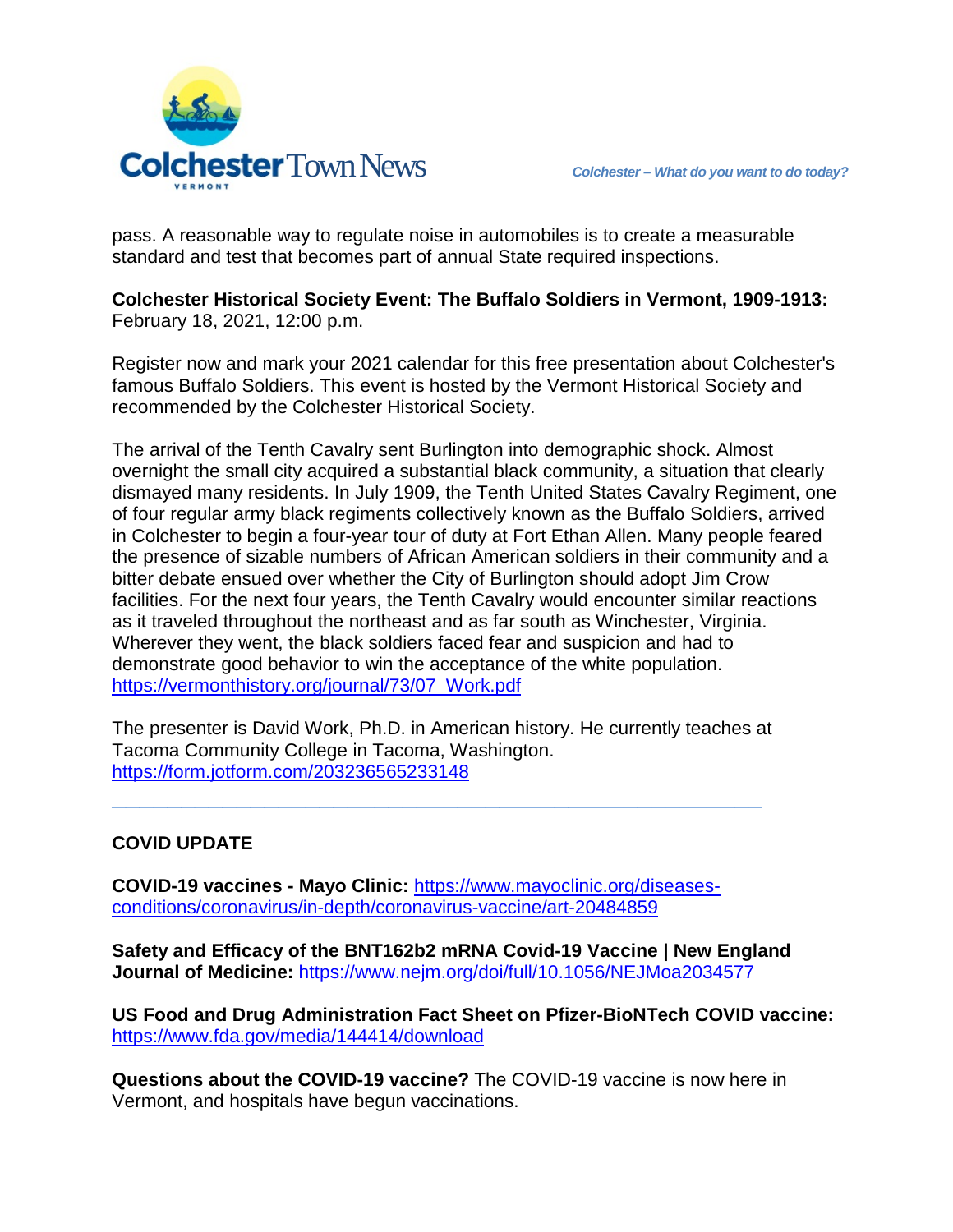

If you're looking for the latest information about who can get the vaccine now, where and when people will be vaccinated, visit [healthvermont.gov/covid19-vaccines.](http://healthvermont.gov/covid19-vaccines)

While we wait for vaccine to become more widely available to Vermonters, we must keep up our prevention practices, including physical distancing, mask-wearing and handwashing. This is still the best protection from getting and spreading COVID-19.

**COVID-19 Testing** is an important tool to help prevent the spread of the disease. The Health Department recommends testing as soon as possible when:

- you have symptoms of COVID-19
- you are referred by your health care provider
- a person in your workplace or household, or a person you attended an event with, tests positive for COVID-19
- you plan on going to a social gathering with people you don't live with. You should get tested before the gathering, right after, and again on day 7.

Learn more and find a site [healthvermont.gov/covid-19/testing.](http://healthvermont.gov/covid-19/testing)

**BIPOC Vermonters** have been disproportionately impacted by the pandemic, due to systemic and structural racism affecting the conditions in which people are born, grow, live, and work: [https://www.healthvermont.gov/sites/default/files/documents/pdf/COVID-](https://www.healthvermont.gov/sites/default/files/documents/pdf/COVID-19-among-BIPOC-Data-Brief.pdf)[19-among-BIPOC-Data-Brief.pdf](https://www.healthvermont.gov/sites/default/files/documents/pdf/COVID-19-among-BIPOC-Data-Brief.pdf)

**St. Michaels College COVID Cases:** 82 total cases as of 12/20/2020. The College of 1,600 students conducted 9,504 COVID tests this last semester. Students are completing the semester following Thanksgiving, at home online. Find their updates at <https://www.smcvt.edu/return-to-campus/>

**COVID Cases in Colchester:** 247 total cases as of 12/16/2020. This is 17 more cases than a week ago and includes the Saint Michaels cases. This is 11-20 cases in the last two weeks per 10,000 people in our community of 17,249. COVID Cases by town: [https://www.healthvermont.gov/covid-19/current-activity/covid-](https://www.healthvermont.gov/covid-19/current-activity/covid-19-communities)[19-communities](https://www.healthvermont.gov/covid-19/current-activity/covid-19-communities)

Parks and Recreation Glen Cuttitta, Director

- The New Winter/Spring program brochure is available online at our website www.colchestervt.gov

**\_\_\_\_\_\_\_\_\_\_\_\_\_\_\_\_\_\_\_\_\_\_\_\_\_\_\_\_\_\_\_\_\_\_\_\_\_\_\_\_\_\_\_\_\_\_\_**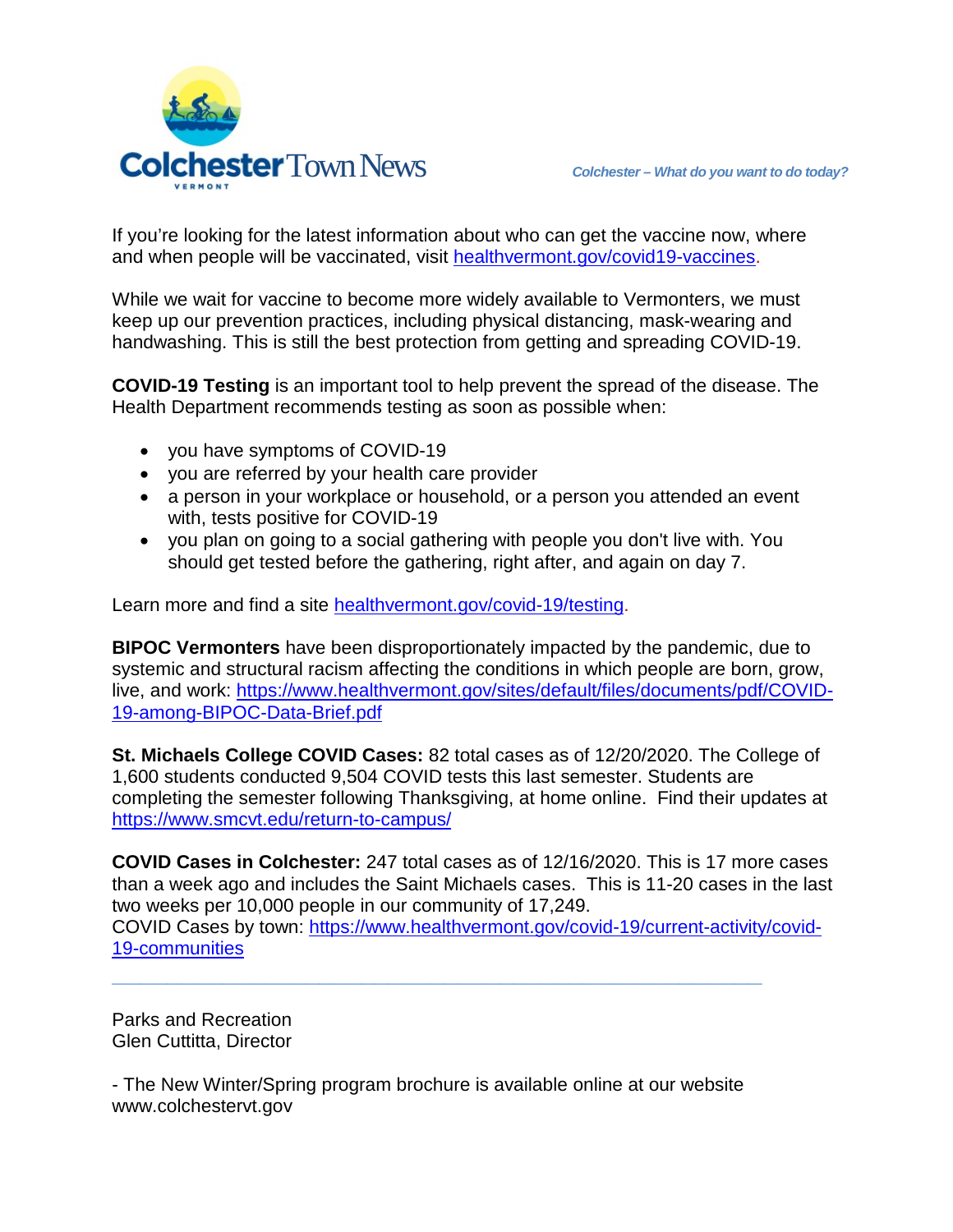

- At this time, we are unable to determine if there will be a Youth Basketball Program. The current delay in high school sports and the availability to use the schools courts are based on the Agency of Education guidance.

- Staff is working on summer camp programming and staffing.

- Planning is taking place for projects scheduled for FY 22.

- At this time, we will not construct an ice rink at Airport Park. Currently the State of Vermont Be Smart, Stay Safe Order prohibits outdoor activities that involve physical contact and more than two individuals from different households (Section 4.1. Outdoor Recreation). An ice rink would encourage hockey games and prohibited activities. We will revisit construction of the ice rink in mid-January (when we typically put up the rink) and act according to State guidelines at that time.

- Park staff is prepared to groom Nordic trails at Airport Park as soon as we have enough snow to create trails.

- Park staff is continuing miscellaneous maintenance such as basic repairs and preparing for winter closedown of park facilities.

Visit<https://colchestervt.gov/333/Parks-Recreation> or call 802-264-5640.

**\_\_\_\_\_\_\_\_\_\_\_\_\_\_\_\_\_\_\_\_\_\_\_\_\_\_\_\_\_\_\_\_\_\_\_\_\_\_\_\_\_\_\_\_\_\_**

Colchester Police Department Chief Doug Allen

Our Thanksgiving holiday traffic safety campaign was successful. Between November 20<sup>th</sup> and the 29<sup>th</sup>, CPD officers engaged 101 drivers. Officers wrote warnings for 90 different violations and ticketed 43 drivers. During that same time, we had 15 motor vehicle crashes in Colchester with only one minor personal injury. We will have officers focusing on impaired driving around the upcoming holiday season.

We continue to work with the State of Vermont on complaints related to compliance with the Governor's pandemic orders. We have worked with Vermont State Police and Vermont Department of Liquor Control to ensure all complaints are answered and education provided as necessary.

A reminder that parking on any public road or parking lot between 10:00 pm and 6:00 am in Colchester is prohibited now until March. Officers have been tagging vehicles with warning tickets. Any vehicle receiving more than two warnings or is impeding snow removal is subject to tow.